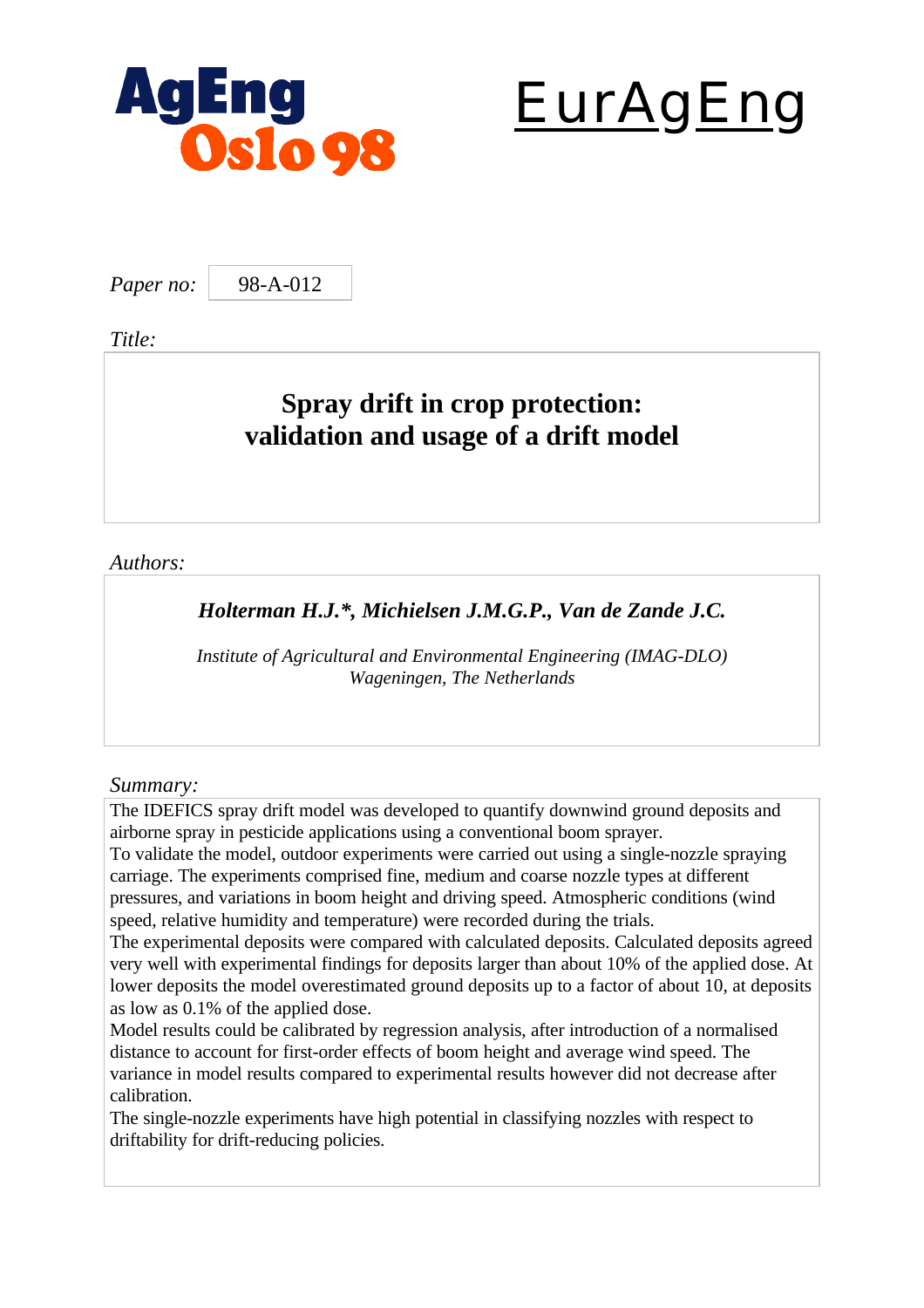#### INTRODUCTION

Chemical crop protection still is inevitable to maintain production yield at a high level. However, unlimited use of pesticides may severely endanger the environment and human health. This possible danger encourages the development and introduction of measures to reduce (a) the amount of pesticides used, and (b) the amount of off-target deposits. In the Netherlands, minimising spray drift to the ground downwind of the sprayed field has specific attention. Especially deposition onto surface water in ditches and canals (being potential drinking water) should be prevented.

In order to assess measures and techniques which claim to be drift-reducing, spray drift must be quantified. Field experiments have the advantage of being straightforward, and results can be interpreted directly to practical guidelines. However, field experiments are laborious and expensive, and the results of those experiments are affected highly by the ever changing circumstances.

Quantifying spray drift by computer simulation is another approach. The IDEFICS drift model (Holterman et al., 1997) was developed to estimate spray drift from conventional field sprayers. Before using such a model for quantitative purposes, it should be validated thoroughly. This study deals with the validation and calibration of the IDEFICS drift model, using an experimental single-nozzle sprayer in outdoor conditions.

#### MODEL DESCRIPTION

The IDEFICS drift model is a mixed 2-/3-dimensional (2D/3D) random-walk model, tracking the paths of flight of individual drops which are produced by flat fan nozzles on a conventional boom sprayer. The downwind ground deposits outside the sprayed area is calculated from the cumulative effect of a large number of drops, as well as the vertical distribution of airborne spray drops at a fixed distance downwind (Fig.1).

The model accounts for a large number of factors involved with the spraying process: field related parameters (essentially only crop height; optionally: ditch geometry, if present ), sprayer related parameters (nozzle type and size, liquid pressure, boom height, distance from nozzle to downwind edge of the crop, driving speed), and atmospheric parameters (average wind speed, turbulence intensity and stability, air temperature, relative humidity).

The model uses the drop size distribution as measured by phase-doppler anemometry (PDA). Inside the spray cone below the nozzle, air is entrained. This 3D air flow distribution is estimated from PDA measurements also. In-flight evaporation of a drop is determined by air temperature and relative humidity.

Average wind direction is assumed to be perpendicular to the edge of the field. According to meteorology, average wind speed is logarithmic with height above the ground, and adjusted for crop height.

A comprehensive description of the model and its mathematical structure is given elsewhere (Holterman et al., 1997).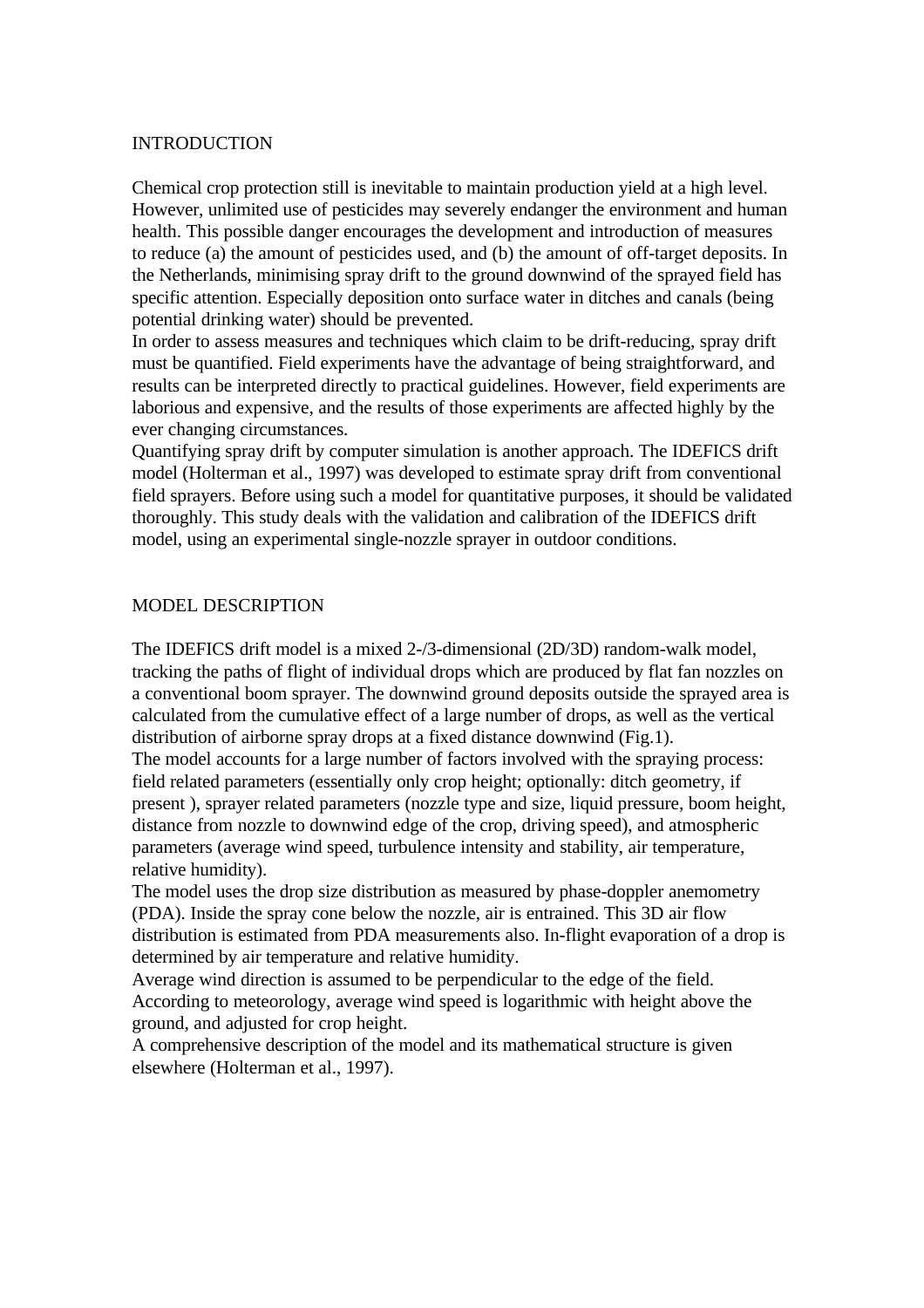#### CALIBRATION EXPERIMENTS

To calibrate the drift model outdoor experiments with a single-nozzle sprayer carriage were carried out under varying conditions. The sprayer carriage was pulled at constant speed over a 15 m rail track (Fig.2). The track was placed perpendicular to the average wind direction. The nozzle was mounted to the carriage in such a way that the wake behind the carriage could not affect the spray below the nozzle. The spraying liquid was tap water containing a fluorescent dye (Brilliant Sulfoflavin, BSF; 3.0 g/L) and a surfactant (Agral<sup>TM</sup>; 1 mL/L). Spray deposits on the ground were measured from 1.0 m upwind to 5.0 m downwind from the nozzle, using synthetic cloths (0.50x0.08 and 1.00x0.08 m 2 ) as collectors. Airborne spray was measured at 5 m downwind using spherical synthetic cleaning pads (diameter 0.08 m) at a spacing of 0.5 m up to 2.5 m height. After washing the collectors, BSF concentration in the extracted liquid was determined by fluorimetry.

Wind speed was recorded at 2.0 m high, relative humidity and air temperature at a height of 1.5 m. All experiments were carried out on a field of cut grass (height approx. 0.05 m). Distance to upwind obstacles was at least ten times their height, approximately. The experiments comprised variations of boom height, nozzle type and size, liquid pressure, and driving speed, with varying average wind speeds. Each trial consisted of 1- 8 passes along the same track before the cloths and pads were collected. The number of passes was chosen in accordance with the driving speed, roughly giving a similar cumulative passing time for each trial.

Table 1 shows various settings and meteorological data for the calibration trials. Each setting comprised of 2-10 replications, giving a total of 140 independent trials. Top angle of the spray cone was measured in our laboratory and sometimes differed considerably from the value given by the manufacturer. Volume median diameter (VMD) and percentage of volume consisting of drops smaller than 100 μm diameter (V100) were measured using PDA.

#### EXPERIMENTAL RESULTS

#### *Spray recovery*

Usually the amount of liquid sprayed cannot be recovered completely by summing all measured deposits. Firstly, part of the spray may deposit upwind from the first ground collector. This is likely in cases of large boom heights and low wind speeds. Secondly, part of the spray may evaporate, or more precisely, its water content may evaporate, leaving small 'dust' particles airborne. Such particles are unlikely to be caught by the collectors used. For the finest nozzle used in these trials, and at relatively low wind speed, this evaporative loss is estimated to be about 10% of the sprayed volume. Thirdly, the collectors are not perfectly efficient. Especially for the spherical pads to collect airborne spray this is a well-known phenomenon. Following the classical study of May and Clifford (1967), collection efficiency of spherical objects in air can be estimated to be 10-30%, depending mainly on average wind speed.

Even after correction of measured recovery for the three effects mentioned above, spray recovery on average is still lacking a significant fraction, typically being 6% of the applied volume. It is assumed that this apparently lacking part is due to UV-induced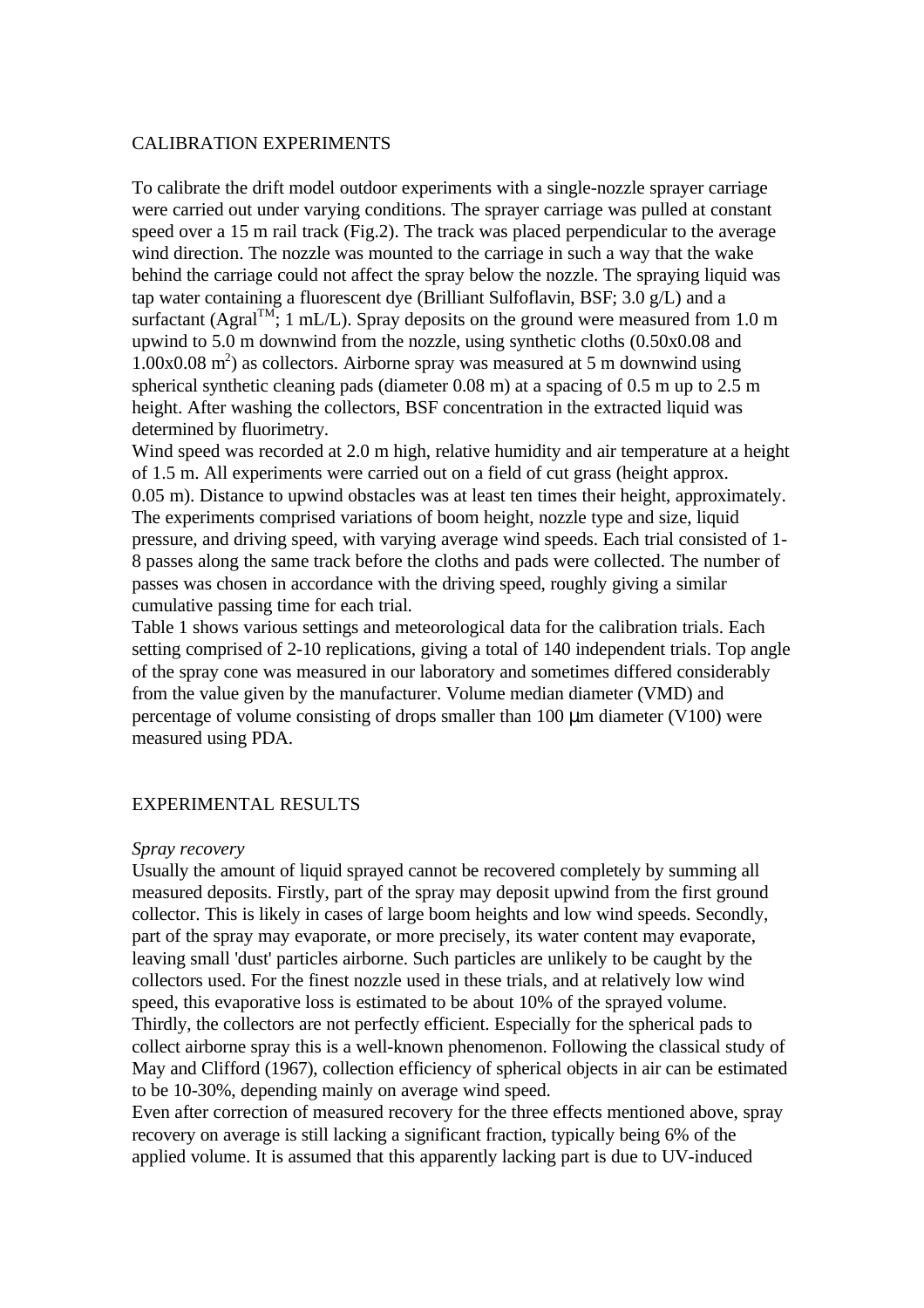Table 1. Experimental settings in calibration trials.

| Code            | Nozzle       | $P_{liq}$ | TpAng        | <b>VMD</b> | V100            | BMH      | Dose    | #Rep                        | Vdriv | Wind        | RH        | $\mathbf T$     | $\ensuremath{\mathsf{NP}}\xspace$ |
|-----------------|--------------|-----------|--------------|------------|-----------------|----------|---------|-----------------------------|-------|-------------|-----------|-----------------|-----------------------------------|
|                 |              | [kPa]     | $[^{\circ}]$ | [µm]       | [%]             | [m]      | [1/min] |                             | [m/s] | [m/s]       | [%]       | $\rm [^o\rm C]$ |                                   |
|                 |              |           |              |            |                 |          |         |                             |       |             |           |                 |                                   |
| A               | XR 11001     | 450       | 130          | 141        | 27.5            | $0.50\,$ | 0.48    | 3                           | 1.50  | $2.0 - 3.1$ | 35        | $23 - 26$       | 6                                 |
| B <sub>3</sub>  | XR 11003     | 400       | 125          | 219        | 12.3            | 0.50     | 1.36    | $\ensuremath{\mathfrak{Z}}$ | 1.50  | $2.7 - 3.9$ | 40        | $10 - 12$       | $\sqrt{5}$                        |
| B4              | XR 11003     | 500       | 125          | 206        | 14.2            | $0.50\,$ | 1.52    | 3                           | 1.50  | 1.7-3.9     | 35        | 13              | $\sqrt{5}$                        |
| C1              | XR 11004     | 200       | 120          | 285        | 6.5             | 0.50     | 1.29    | 3                           | 1.50  | 1.8-2.3     | $40\,$    | $20\,$          | $\mathfrak{S}$                    |
| C <sub>2</sub>  | XR 11004     | 300       | 125          | 256        | 8.9             | $0.50\,$ | 1.58    | 3                           | 1.50  | $2.4 - 2.8$ | $50\,$    | $18 - 20$       | $\mathfrak{S}$                    |
| C <sub>3</sub>  | XR 11004     | 400       | 125          | 240        | 10.4            | 0.50     | 1.82    | 3                           | 1.50  | $1.7 - 1.8$ | 55        | 19-22           | $\mathfrak{S}$                    |
| C4              | XR 11004     | 500       | 130          | 230        | 11.5            | 0.50     | 2.03    | 3                           | 1.50  | $0.9 - 2.5$ | 45        | $22\,$          | $\sqrt{5}$                        |
| C <sub>5</sub>  | XR 11004     | $200\,$   | 120          | 285        | 6.5             | 0.70     | 1.29    | $\sqrt{2}$                  | 1.50  | 1.7-2.8     | 35        | $21\,$          | $\mathfrak{S}$                    |
| C6              | XR 11004     | 300       | 125          | 256        | 8.9             | 0.70     | 1.58    | 3                           | 1.50  | $2.6 - 2.8$ | 65        | 15              | $\mathfrak{S}$                    |
| C7              | XR 11004     | 400       | 125          | 240        | 10.4            | 0.70     | 1.82    | $\sqrt{2}$                  | 1.50  | $3.1 - 3.4$ | 60        | 18              | $\mathfrak{S}$                    |
| C8              | XR 11004     | 500       | 130          | 230        | 11.5            | 0.70     | 2.03    | 3                           | 1.50  | $2.4 - 3.5$ | 60        | 19              | $\mathfrak{S}$                    |
| C9              | XR 11004     | 300       | 125          | 256        | 8.9             | 0.35     | 1.58    | 3                           | 1.50  | $1.4 - 2.5$ | 55        | $25\,$          | $\mathfrak{S}$                    |
| C10             | XR 11004     | 300       | 125          | 256        | 8.9             | 1.00     | 1.58    | 3                           | 1.50  | $2.2 - 2.9$ | 60        | 22              | $\mathfrak{S}$                    |
| ${\bf D}$       | XR 11006     | $200\,$   | 120          | 314        | 5.3             | 0.50     | 1.94    | 3                           | 1.50  | 1.4-3.2     | 35        | 20              | $\mathfrak{S}$                    |
| E1              | XR 8008      | 250       | $80\,$       | 388        | 3.2             | 0.50     | 2.88    | 3                           | 1.50  | $2.1 - 3.5$ | $30\,$    | $21\,$          | $\mathfrak{S}$                    |
| F1              | XR 11008     | 300       | 120          | 348        | 4.4             | 0.35     | 3.16    | 3                           | 1.50  | $1.6 - 3.0$ | $45 - 55$ | 18-26           | $\mathfrak{S}$                    |
| G1              | XR 8004      | 300       | 90           | 268        | $\!\!\!\!\!8.0$ | 0.50     | 1.58    | 3                           | 1.50  | $1.8 - 2.1$ | 35        | $22\,$          | $\mathfrak{S}$                    |
| E1              | XR 8008      | 250       | $80\,$       | 388        | 3.2             | 1.00     | 2.88    | 3                           | 1.50  | $2.3 - 3.9$ | $50\,$    | 18-20           | $\mathfrak{S}$                    |
| H2              | DG 11002     | 300       | 110          | 291        | 5.7             | 0.70     | 0.79    | 3                           | 1.50  | $2.2 - 2.6$ | 45        | 21              | $\sqrt{5}$                        |
| I <sub>1</sub>  | ADE 3        | 300       | 105          | 298        | 5.1             | 0.50     | 0.85    | 3                           | 1.50  | $2.6 - 2.7$ | $45\,$    | 23              | $\mathfrak{S}$                    |
| I2              | ADE 3        | 300       | 105          | 298        | 5.1             | 0.70     | 0.85    | 3                           | 1.50  | $3.4 - 3.6$ | 65        | 19              | $\mathfrak{S}$                    |
| J1              | ID 120-02    | 500       | 100          | 435        | 2.9             | 0.50     | 0.99    | 3                           | 1.50  | $2.2 - 2.3$ | $40\,$    | 20              | $\mathfrak{S}$                    |
| J2              | ID 120-02    | 500       | 100          | 435        | 2.9             | 0.70     | 0.99    | $\sqrt{2}$                  | 1.50  | $3.8 - 4.4$ | 60        | 19              | $\mathfrak{S}$                    |
| K1              | TD 02        | 500       | 95           | 399        | 2.8             | 0.50     | 0.97    | 3                           | 1.50  | $2.1 - 2.6$ | $40\,$    | 19-25           | $\mathfrak{S}$                    |
| K2              | TD 02        | 500       | 95           | 399        | 2.8             | 0.70     | 0.97    | 3                           | 1.50  | $2.2 - 6.3$ | $50 - 65$ | $17 - 19$       | $\mathfrak{S}$                    |
| P               | <b>TD 05</b> | 500       | 105          | 416        | 2.9             | 0.50     | 2.58    | $\sqrt{2}$                  | 1.50  | $2.7 - 2.9$ | $40\,$    | $20\,$          | $\mathfrak{S}$                    |
| Q               | TT 11004     | 150       | 130          | 465        | 1.9             | 0.50     | 1.12    | 3                           | 1.50  | $1.5 - 1.9$ | 55-65     | $22 - 26$       | $\mathfrak{S}$                    |
| R               | ID 120-4     | 500       | 110          | 441        | 2.6             | 0.50     | 2.02    | 3                           | 1.50  | $1.4 - 2.5$ | 35        | $22\,$          | $\sqrt{5}$                        |
| $\mathbf S$     | DG 11004     | 300       | 120          | 321        | 4.5             | 0.50     | 1.58    | 3                           | 1.50  | $2.7 - 3.2$ | $45 - 55$ | $21 - 23$       | $\sqrt{6}$                        |
| T               | 8015 SS      | 200       | $80\,$       | 492        | 1.7             | 0.50     | 4.83    | $\sqrt{2}$                  | 1.50  | $0.5 - 1.8$ | 55-70     | 19              | 5                                 |
| V <sub>1</sub>  | LF 110-01    | 450       | 110          | 137        | 28.5            | 0.50     | 0.46    | 3                           | 1.50  | 1.8-2.5     | 85        | 12              | $\overline{7}$                    |
| V <sub>2</sub>  | 31-03-F110   | 300       | 110          | 247        | 10.1            | 0.50     | 1.16    | 3                           | 1.50  | $2.6 - 2.8$ | $80\,$    | 13              | $\sqrt{5}$                        |
| V3              | LU 120-06S   | $200\,$   | 120          | 301        | $6.0\,$         | 0.50     | 1.93    | $\ensuremath{\mathfrak{Z}}$ | 1.50  | $2.8 - 3.0$ | $80\,$    | 13              | $\mathfrak{S}$                    |
| STD             | XR11002      | 300       | 125          | 184        | 16.0            | 0.50     | 0.79    | 10                          | 1.00  | $0.8 - 5.3$ | 65-80     | $15 - 18$       | $5 - 8$                           |
| H35             | XR11002      | 300       | 125          | 184        | 16.0            | 0.35     | 0.79    | 4                           | 1.00  | $2.9 - 3.2$ | 60        | 21-23           | 5                                 |
| H75             | XR11002      | 300       | 125          | 184        | 16.0            | 0.75     | 0.79    | 4                           | 1.00  | $2.4 - 5.6$ | 60        | $20 - 24$       | 5                                 |
| H100            | XR11002      | 300       | 125          | 184        | 16.0            | 1.00     | 0.79    | $\overline{4}$              | 1.00  | $2.4 - 3.6$ | 55        | $22\,$          | 5                                 |
| R10             | XR11002      | 300       | 125          | 184        | 16.0            | 0.50     | 0.79    | 2                           | 0.10  | $2.3 - 2.4$ | $60\,$    | 19              | $\mathbf{1}$                      |
| R25             | XR11002      | 300       | 125          | 184        | 16.0            | 0.50     | 0.79    | $\overline{4}$              | 0.25  | $1.8 - 3.1$ | $45 - 55$ | 25              | $2 - 3$                           |
| R150            | XR11002      | 300       | 125          | 184        | 16.0            | 0.50     | 0.79    | $\mathfrak{Z}$              | 1.50  | $3.1 - 3.4$ | 55        | 19              | 8                                 |
| <b>XR04</b>     | XR11004      | 300       | 125          | 256        | 8.9             | 0.50     | 1.58    | $\overline{4}$              | 1.00  | $2.7 - 2.9$ | 70        | 18              | 5                                 |
| <b>XR08</b>     | XR11008      | 300       | 125          | 348        | 4.4             | 0.50     | 3.16    | $\overline{4}$              | 1.00  | $1.8 - 3.3$ | 65-90     | $11 - 19$       | 6                                 |
| DR <sub>2</sub> | XR11002      | $200\,$   | 125          | 201        | 12.4            | 0.50     | 0.65    | $\overline{4}$              | 1.00  | 1.9-2.9     | 65        | $18\,$          | 5                                 |
| DR5             | XR11002      | 500       | 130          | 173        | 20.1            | 0.50     | 1.02    | $\mathfrak{Z}$              | 1.00  | 1.9-2.7     | 80        | 12              | 5                                 |

Code: experimenter's code to identify trial; Nozzle: manufacturer's coding; Pliq: liquid pressure; TpAng: top angle of the nozzle; VMD: volume median diameter; V100: percentage of volume containing drops smaller than 100 μm diameter; BMH: boom height above crop; Dose: nozzle flow rate at given pressure, according to manufacturer; #rep: number of replications per trial; V<sub>driv</sub>: driving speed; Wind: range of mean wind speeds, averaged per replication, measured at 2 m height; RH: relative humidity at 0.5 m height; T: air temperature at 2 m height; NP: number of passes before sampling.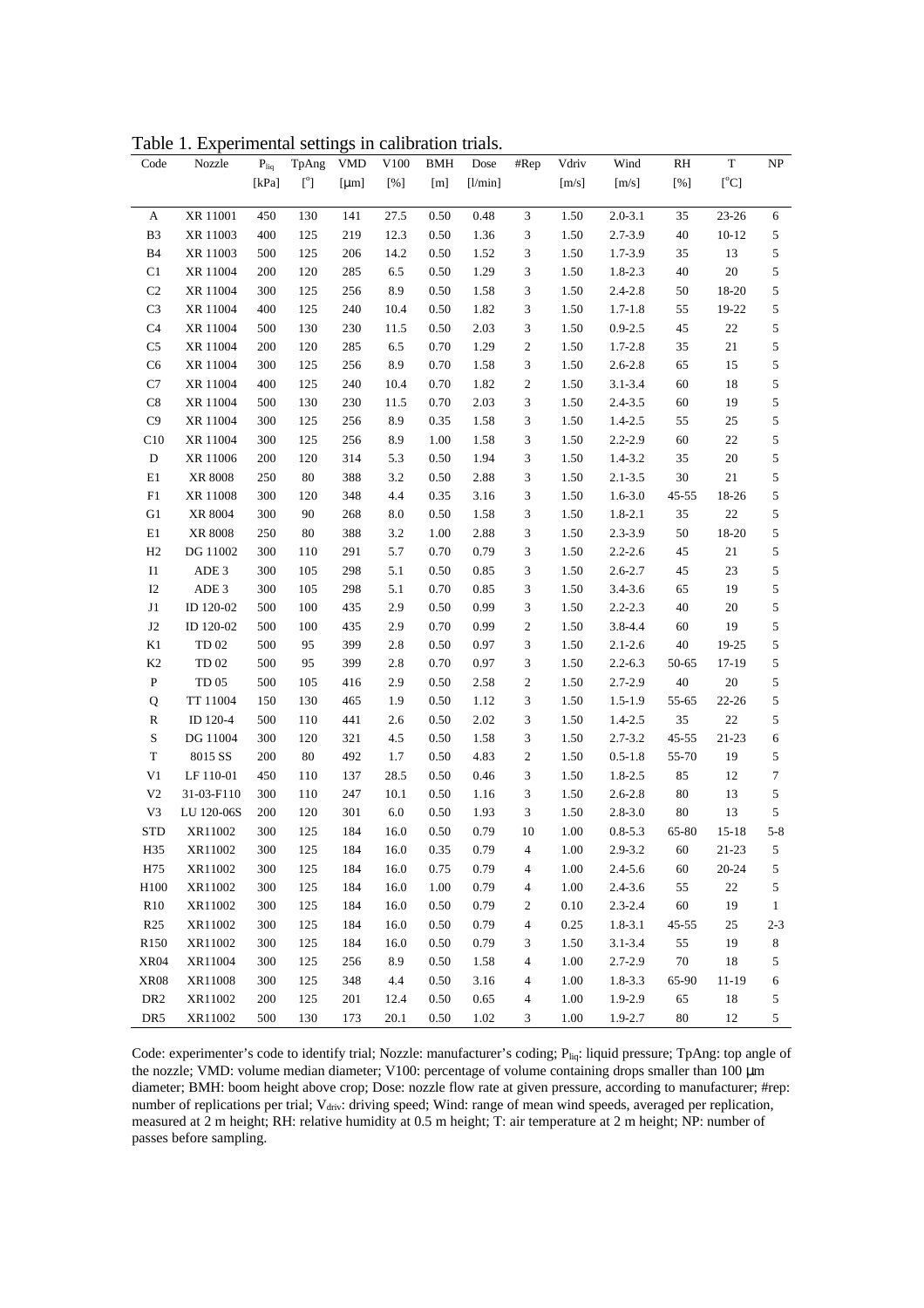degradation of the fluorescent dye in the time lapse between spraying and collecting the samples. The measured deposits were corrected for this estimated degradation deficit, after which comparison with simulation results could take place.

#### *Example results*

Fig.3 and 4 show examples of ground deposits for the single-nozzle experiments, using a medium-sized nozzle (XR11004 at 300 kPa) at two boom heights and at medium wind speed. With respect to reproducibility these figures represent typical outer limits for all trials. Fig.3 shows a high reproducibility between replications, while reproducibility in Fig.4. is rather poor. Though the graphs suggest deposit values at fixed points, given deposits rather are average values for the collectors used (with lengths 0.5 and 1.0 m). In fact the x-positions as used in the graphs represent the location of the midpoint of the collectors.

Included in these figures are calculated deposits using the drift model, before calibration (see next section).

## COMPUTATIONAL RESULTS AND CALIBRATION

#### *First comparison*

Model calculations were done for all circumstances covered by the field tests. Calculated ground deposits were compared with experimental ground deposits. Fig.3 and 4 show calculated deposits (dotted lines) together with according experimental deposits (solid lines). Clearly the model overestimates deposits farther downwind than about 1 m from the nozzle.

Fig.5 gives an overall view calculated deposits together with measured deposits for all ground collectors in all trials. This plot shows that deposits larger than about 10% of the applied dose can be estimated well by the drift model. From 10% down to 0.1% of the applied dose the calculated deposits overestimate the actual deposits progressively, roughly up to a factor of 10 for deposits below 0.1% of the applied dose. At the same time, variance of calculated deposits increases with decreasing actual deposits.

### *Calibration*

Obviously downwind ground deposits are highly correlated with boom height and wind speed. Defining a normalised distance  $X_n$  in which first-order effects of boom height and wind speed are accounted for, simplified the process of calibrating the simulation model.  $X_n$  is defined by:

$$
X_n = \frac{x}{h_{\text{eff}}} \left( \frac{v_0}{u_{\text{avg}}} \right)^m
$$

where *x* is the actual downwind distance from the nozzle,  $h_{\text{eff}}$  is the effective boom height, defined as the height of the boom above the midpoint of crop height, *v0* is the initial velocity of drops at the nozzle outlet, and *uavg* is the average wind speed. Constant *m* is set equal to 0.3, though this value appeared not to be very critical.

The ratio of calculated and measured deposits appeared to be a very coarse function of normalised distance (Fig.7). In fact this ratio represents the factor needed to correct the calculated deposits in order to obtain the measured deposits exactly. So if this ratio could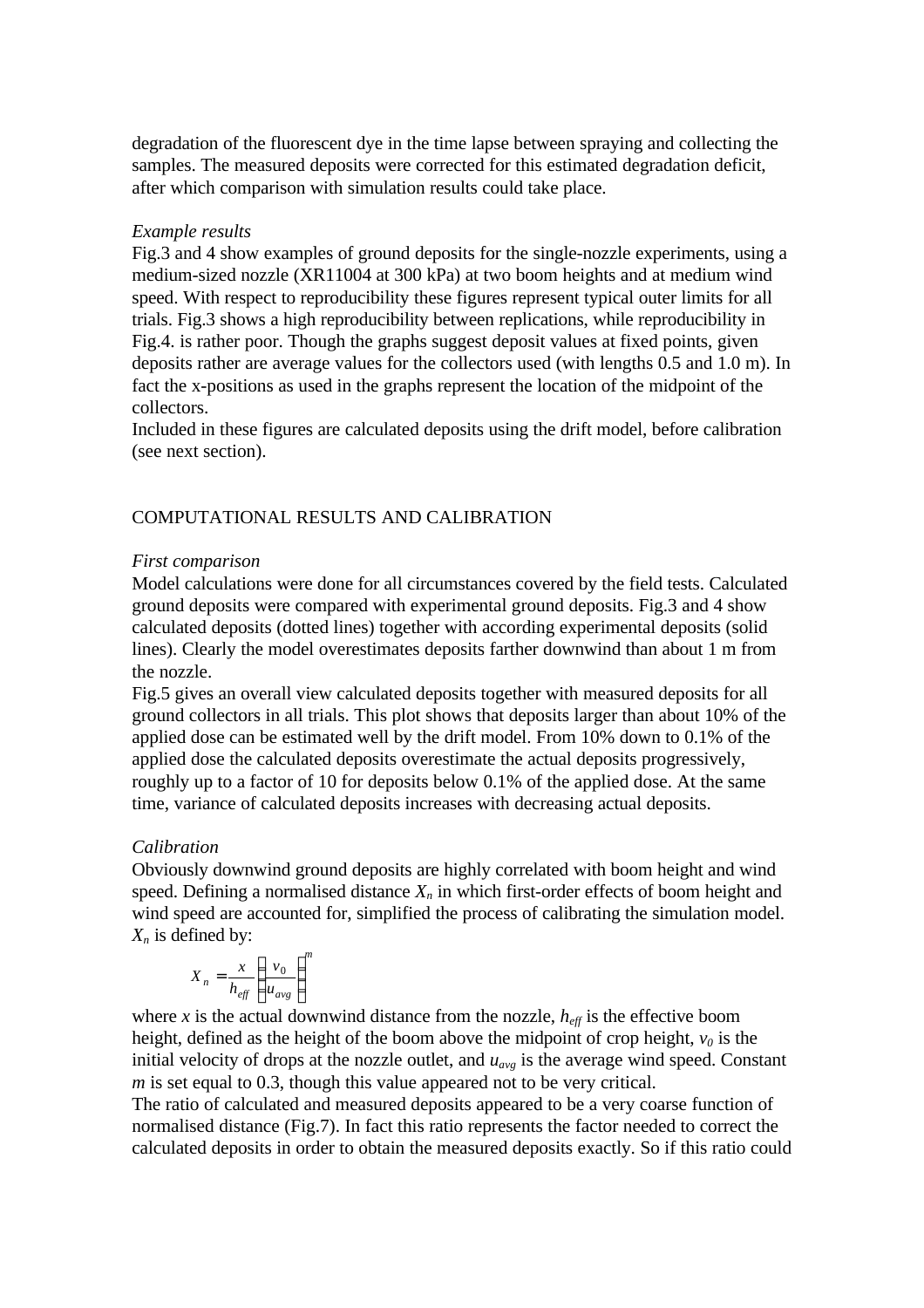be explained as an empirical function of the various parameters involved in the spraying process, we would have obtained a calibration function to correct the calculated deposits.

It turned out that the best way to proceed was first to fit the ratios coarsely as a function of normalised distance (i.e. fitting the solid line in Fig.7), and next to use regression analysis involving the other spraying parameters to fine-tune the empirical calibration function. It appeared that this fine-tuning was rather insignificant and affected the calibration function only slightly. Fig.6 gives the comparison of calculated deposits after calibration and actual ground deposits. It clearly shows that on average the calibrated model works fine, though the observed variance roughly is still as large as before calibration.

#### DISCUSSION

Since variance in field trials in practical situations involving conventional boom sprayers is high, such trials can hardly be used to validate or even calibrate the drift model. The use of the single-nozzle set-up facilitated the calibration of the IDEFICS drift model considerably. However, so far calibration experiments have only been carried out on short grass, not in an actual crop. Further calibration experiments should involve crop presence also.

The calibration process as described above involved corrections for recovery losses and degradation losses, previous to the calibration process itself. Though these corrections are essential for a good description of the calibration function, they tend to obscure an independent comparison of calculated and observed deposits. Careful consideration of experimental set-up may overcome partially the need for such corrections. The good reproducibility in the single-nozzle experiments offers the possibility to use such trials for investigating spray drift behaviour of individual nozzles under varying

conditions. Since conditions are linked closely to conditions in actual pesticide applications, results of such trials can be extrapolated to actual applications with high accuracy. Especially regarding drift-reduction policies the single-nozzle trials have high potential in classifying spray nozzles with respect to driftability behaviour.

#### REFERENCES

- H.J. Holterman, J.C. Van de Zande, H.A.J. Porskamp, J.F.M. Huijsmans. 1997. Modelling spray drift from boom sprayers. Computers and Electronics in Agriculture, 19, 1-22.
- K.R. May, R. Clifford. 1967. The impaction of aerosol particles on cylinders, spheres, ribbons and discs. Ann. Occup. Hyg. 10, 83-95.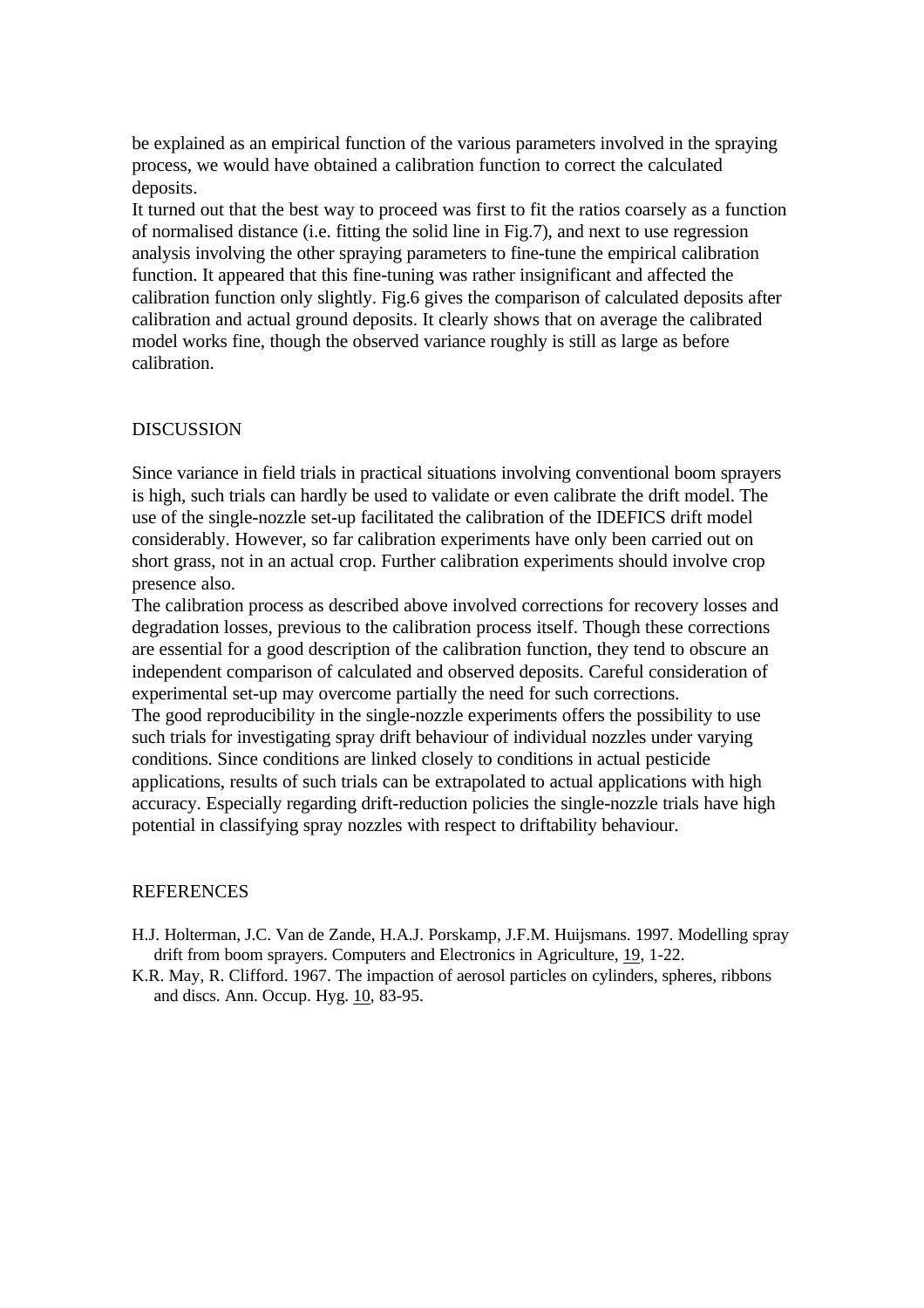

**Fig. 1.** Typical field lay-out for the simulation model.



**Fig. 2.** Set-up of validation experiments, using a single-nozzle spraying carriage.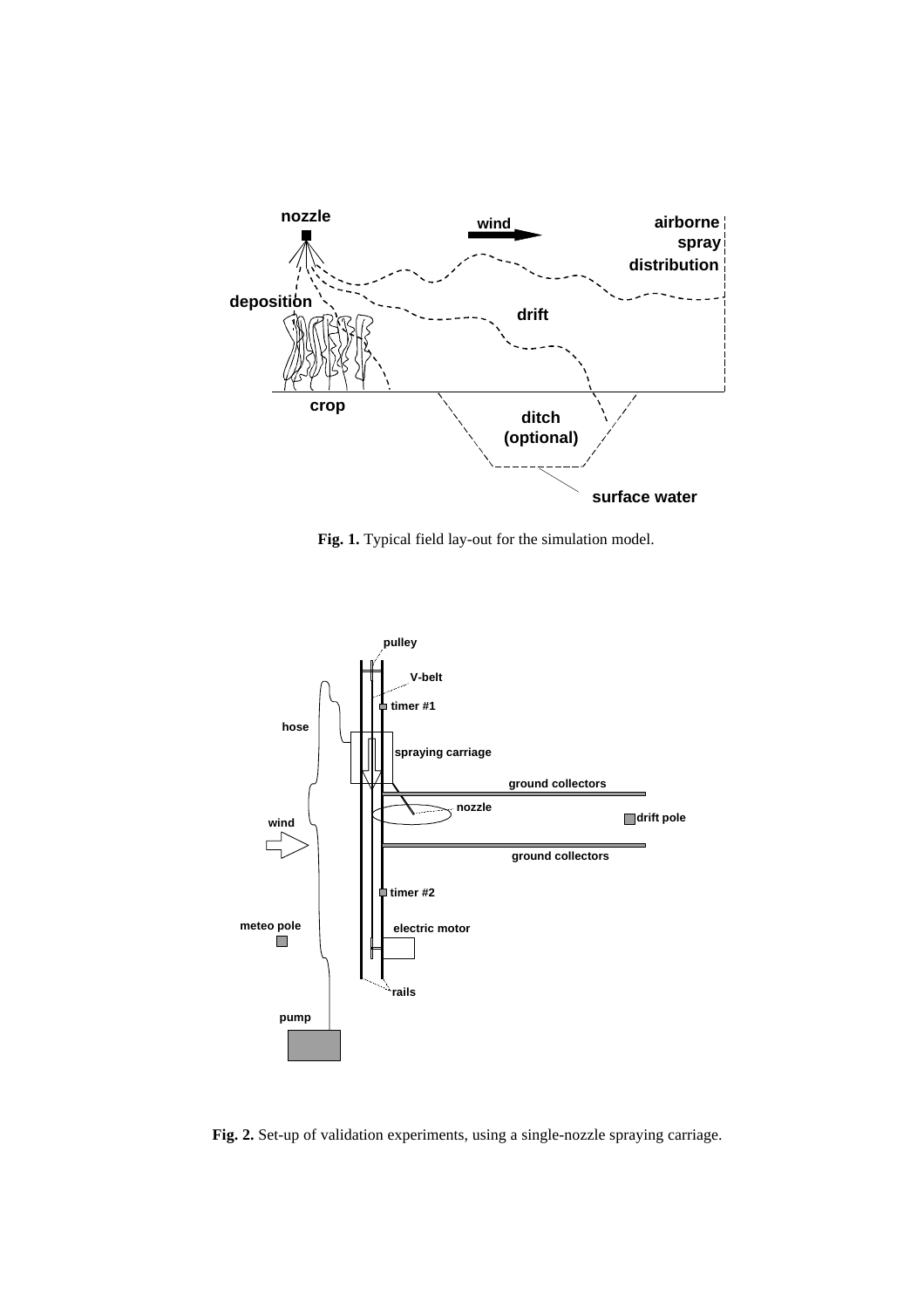

**Fig. 3.** Ground deposits as a function of downwind distance from nozzle (trial code C6). Three replications at boom height 0.70 m, nozzle XR11004 at 300 kPa; mean wind 2.7 m/s. Replications show high reproducibility. Dotted lines represent two corresponding simulations.



**Fig. 4.** Ground deposits as a function of downwind distance from nozzle (trial code C2). Three replications at boom height 0.50 m, nozzle XR11004 at 300 kPa; mean wind 2.6 m/s. Replications show relatively poor reproducibility. Dotted lines represent two corresponding simulations.